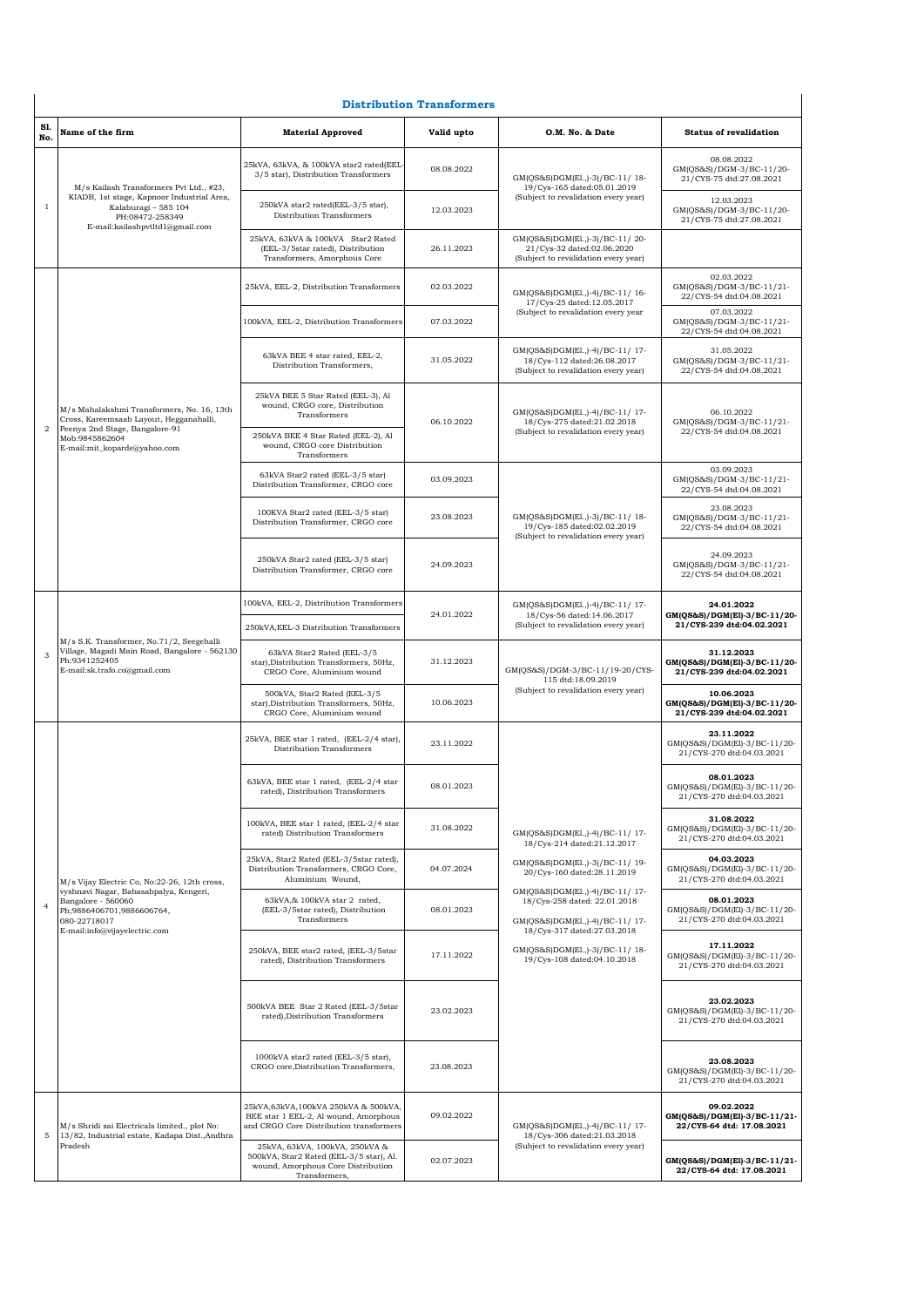| M/s Raikar Electric Company,<br>No:20, Raghavendra Industrial Estate,<br>Thigalarpalya Main Road, Near peenya 2nd<br>stage,<br>Bangalore - 560058.<br>Ph No: 9845169654, 9535256093.<br>E-mail:raikar.blr2000@gmail.com | 25kVA, 63kVA & 100kVA BEE star 1 rated<br>EEL-2 Distribution Transformers                                                           | 20.03.2023 | GM(QS&S)DGM(El.,)-4)/BC-11/17-<br>18/Cys-315 dated:27.03.2018<br>(Subject to revalidation every year)      | 12.05.2021<br>GM(QS&S)/DGM-3/BC-11/20-<br>21/CYS-14 dtd:12.05.2020           |
|-------------------------------------------------------------------------------------------------------------------------------------------------------------------------------------------------------------------------|-------------------------------------------------------------------------------------------------------------------------------------|------------|------------------------------------------------------------------------------------------------------------|------------------------------------------------------------------------------|
|                                                                                                                                                                                                                         | 63kVA, 100kVA, 250kVA & 500kVA Star2<br>Rated(EEL-3/5star rated), Distribution<br>Transformers, 50Hz, CRGO core,<br>Aluminium Wound | 19.12.2021 | GM(QS&S)/DGM-3/BC-11/20-21/CYS-<br>192 dtd:21.12.2020                                                      |                                                                              |
|                                                                                                                                                                                                                         | 100kVA & 500kVA star2 rated (EEL-<br>3/5star) Distribution Transformer                                                              | 04.09.2023 | GM(QS&S)DGM(El.,)-3)/BC-11/18-<br>19/Cys-214 dated:20.03.2019<br>(Subject to revalidation every year)      |                                                                              |
|                                                                                                                                                                                                                         | 25kVA star1 rated (EEL-2/4 star), CRGO<br>core, Distribution Transformers,                                                          | 13.04.2022 |                                                                                                            |                                                                              |
| M/s Vijay Electricals, No: 9, Byraveshwara<br>Industrial Estate, Andrahalli Main Road, Near<br>Peenya 2nd Stage, Bangalore-560091                                                                                       | 63kVA star1 rated (EEL-2/4 star), CRGO<br>core, Distribution Transformers                                                           | 30.04.2022 |                                                                                                            |                                                                              |
| Mob: 9035620230,9986395630<br>Email: v-electricals@yahoo.in/<br>marketing@vetransformers.com.                                                                                                                           | 250kVA star1 rated (EEL-2/4 star), CRGO<br>core, Distribution Transformers,                                                         | 07.05.2022 | GM(QS&S)DGM(El.,)-3)/BC-11/18-                                                                             | 29.06.2021<br>GM(QS&S)DGM(El.,)-3)/BC-11/20-                                 |
|                                                                                                                                                                                                                         | 25kVA star2 rated (EEL-3/5 star), CRGO<br>core, Distribution Transformers                                                           | 13.04.2022 | 19/Cys-89 dated:08.08.2018<br>(Subject to revalidation every year)                                         | 21/Cys-58 dated:10.07.2020                                                   |
|                                                                                                                                                                                                                         | 63kVA star2 rated (EEL-3/5 star), CRGO<br>core, Distribution Transformers                                                           | 30.04.2022 |                                                                                                            |                                                                              |
|                                                                                                                                                                                                                         | 250kVA star2 rated (EEL-3/5 star),<br>CRGO core, Distribution Transformers                                                          | 07.05.2022 |                                                                                                            |                                                                              |
| M/s Perfect Electricals,<br>Plot No: 152,<br>Sompura 1st stage, KIADB,<br>Near Dabaspete,<br>Nelamangala Taluk,                                                                                                         | 25kVA star1 rated (EEL-2/4 star),<br>Distribution Transformers                                                                      | 03.09.2023 | GM(QS&S)DGM(El.,)-3)/BC-11/18-                                                                             | 03.09.2023<br>GM(QS&S)DGM(El.,)-3)/BC-11/20-<br>21/Cys-294 dated:31.03.2021  |
| Bangalore - 562111.<br>Ph No:9845062309.<br>E-mail: perfectswamy@yahoo.com                                                                                                                                              | 63kVA & 100kVA star1 rated(EEL-2/4<br>star), Distribution Transformers                                                              | 05.11.2023 | 19/Cys-164 dated:01.01.2019<br>(Subject to revalidation every year)                                        | 05.11.2023<br>GM(QS&S)DGM(El.,)-3)/BC-11/20-<br>21/Cys-294 dated:31.03.2021  |
|                                                                                                                                                                                                                         | 500kVA Star2 Rated(EEL-3/5star rated),<br>Distribution Transformers, 50Hz, CRGO<br>Core, Aluminium Wound                            | 26.12.2024 | GM(QS&S)DGM(El.,)-3)/BC-11/ 19-20<br>/Cys-221 dated:10.03.2020                                             | 30.03.2023<br>GM(QS&S)DGM(El.,)-3)/BC-11/20-<br>21/Cys-294 dated:31.03.2021  |
| M/s Primetech Transformers, Kuthanur                                                                                                                                                                                    | 25kVA & 63kVA star1 rated (EEL-2/4<br>star), CRGO Core Distribution<br>Transformers                                                 | 14.08.2023 |                                                                                                            |                                                                              |
| Village, Calicut Road, Gundulpet Taluk,<br>Gundlupet - 5711111, Chamarajnagar<br>(Ph No:9242783800)<br>(E-mail:roopacorporation@yahoo.com)                                                                              | 100kVA star1 rated(EEL-2/4 star), CRGO<br>core Distribution Transformers                                                            | 06.03.2023 | GM(QS&S)DGM(El.,)-3)/BC-11/18-<br>19/Cys-173 dated:19.01.2019                                              | 16.04.2021<br>GM(QS&S)DGM(El.,)-3)/BC-11/20-<br>21/Cys-27 dated:29.05.2020   |
| M/s Vijay Power control systems, B-65 & P-16,<br>3 <sup>rd</sup> cross, 3 <sup>rd</sup> stage Peenya industrial Estate,                                                                                                 | 63kVA, 100kVA & 250kVA star2 rated<br>(EEL-3/5star rated), Distribution<br>Transformers, CRGO Core                                  | 16.08.2023 | GM(QS&S)DGM(El.,)-3)/BC-11/18-<br>19/Cys-189 dated:11.02.2019                                              |                                                                              |
| Bangalore-560 058<br>Ph:info@vijaytransformers.com                                                                                                                                                                      | 500kVA star2 rated (EEL-3/5star<br>rated), Distribution Transformers, CRGO<br>Core,                                                 | 20.12.2023 | (Subject to revalidation every year)                                                                       |                                                                              |
|                                                                                                                                                                                                                         | 25kVA BEE Star1 Rated (EEL-<br>2/4star), Distribution Transformers                                                                  | 10.06.2022 |                                                                                                            | 10.06.2022<br>GM(QS&S)DGM(El.,)-3)/BC-11/20-<br>21/Cys-292 dated: 29.03.2021 |
| M/s Macro Power Controls., No: 24, 2nd cross,<br>Kadabagere cross, Magadi Main Road, Behind<br>SBM, Bangalore- 560091<br>Mob No:<br>8792708263 / 8792708264 & 8792708267                                                | 63kVA BEE Star1 Rated (EEL-<br>2/4star), Distribution Transformers                                                                  | 28.09.2023 | GM(QS&S)DGM(El.,)-3)/BC-11/18-<br>19/Cys-181 dated:21.01.2019                                              | 28.09.2023<br>GM(QS&S)DGM(El.,)-3)/BC-11/20-<br>21/Cys-292 dated: 29.03.2021 |
|                                                                                                                                                                                                                         | 100kVA BEE Star1 Rated (EEL-<br>2/4star), Distribution Transformers                                                                 | 25.09.2023 |                                                                                                            | 25.09.2023<br>GM(QS&S)DGM(El.,)-3)/BC-11/20-<br>21/Cys-292 dated: 29.03.2021 |
| M/s Maruthi Electrical & Engineering Works,<br>Plot No:5, Near Jnana Bharathi School,<br>Holalkere Road, Chitradurga - 577501<br>12<br>Contact No: 8277291999/9448169800<br>E-mail: meewtransformers@gmail.com          | 25kVA, 63kVA, and 100kVA BEE star1<br>rated(4star/EEL-2) Distribution<br>Transformers, CRGO Core                                    | 23.04.2023 | GM(QS&S)DGM(El.,)-3)/BC-11/18-<br>19/Cys-191 dated:12.02.2019<br>(Subject to revalidation every year)      | 23.04.2023<br>GM(QS&S)/DGM-3/BC-11/21-<br>22/CYS-59 dtd:09.08.2021           |
| M/s Vignesh Vidyuth controls,<br>No. 55, 17th Cross (Old 30th Cross),<br>Doddanna Industrial Estate,<br>Peenya 2nd Stage, Bangalore-91<br>13<br>Contact No: 9845134612/9886634612                                       | 25kVA, BEE star1 rated (4star/EEL-2)<br>Distribution Transformers, 50Hz, CRGO<br>Core                                               | 05.11.2023 | GM(QS&S)DGM(El.,)-3)/BC-11/18-<br>19/Cys-205 dated:05.03.2019<br>(Subject to revalidation every year)      |                                                                              |
| E-mail: vigneshvidyuth@rediffmail.com                                                                                                                                                                                   | 250kVA & 500kVA, Star2 Rated (EEL-<br>3/5star rated), Distribution Transformers,<br>50Hz, CRGO Core, Aluminium Wound                | 09.07.2025 | GM(QS&S)DGM(El.,)-3)/BC-11/20-<br>21/Cys-164 dated:09.11.2020<br>(Subject to revalidation once in 2 yeras) |                                                                              |
| MI / a VIII Dansan Tuan afamusana Den T 4.4 Des Ma                                                                                                                                                                      | 100kVA,250kVA & 500kVA star2 rated<br>(EEL-3/5star) Distribution Transformers,<br>50Hz, CRGO Core,                                  |            | GM(QS&S)DGM(El.,)-3)/BC-11/19-                                                                             | 10.12.2023<br>RESCOM/GMIOS&SIDGM                                             |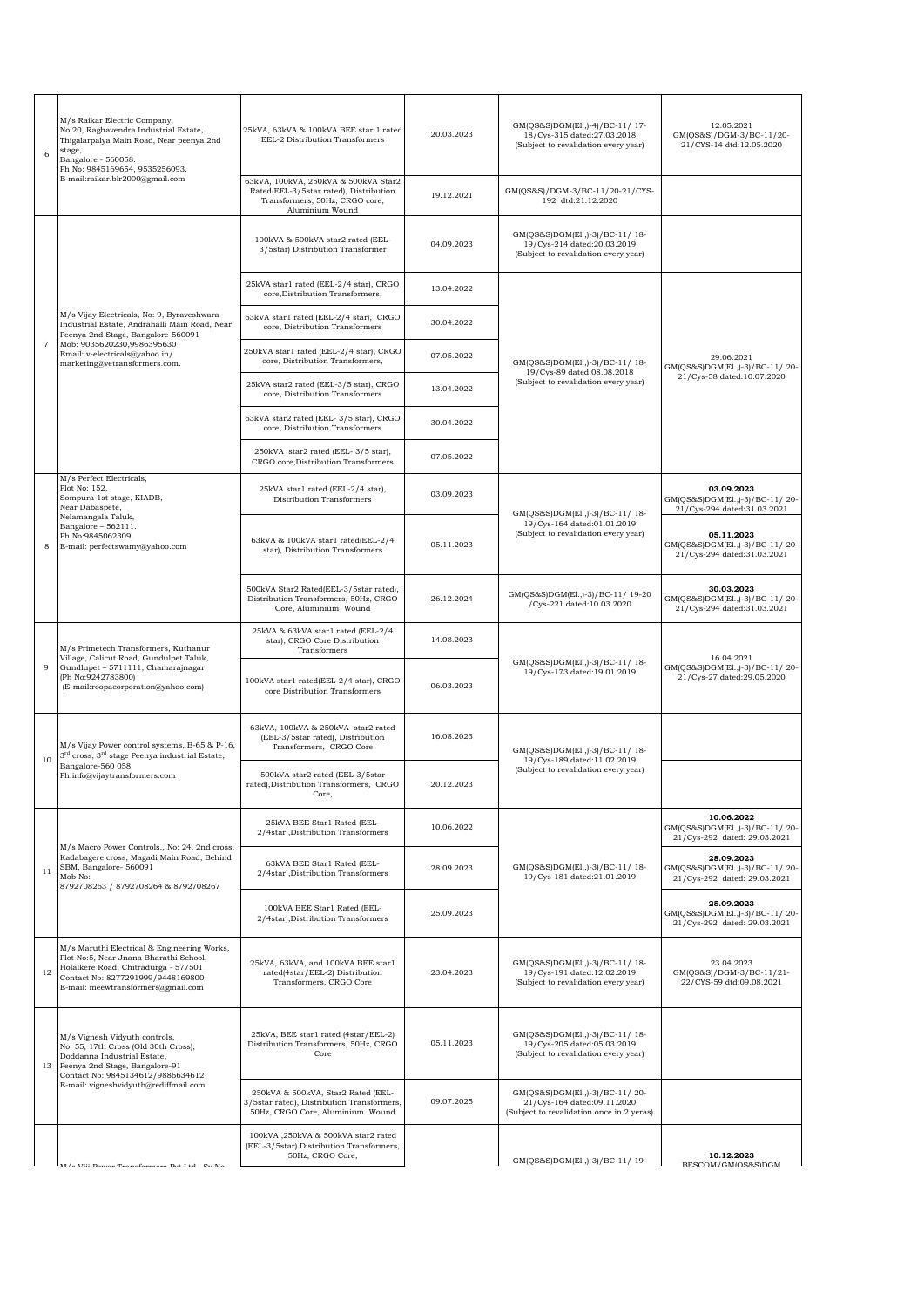|    |                                                                                                                                                                                                                                                               |                                                                                                |            |                                                                                                             | mportney and / window                                                                   |
|----|---------------------------------------------------------------------------------------------------------------------------------------------------------------------------------------------------------------------------------------------------------------|------------------------------------------------------------------------------------------------|------------|-------------------------------------------------------------------------------------------------------------|-----------------------------------------------------------------------------------------|
| 14 | M/S VIJI POWET ITANSIOTMETS PVI LIG., SY IVO.<br>137/3, Dasanapura Hobli, Magadi main road,<br>Kadabagere post, Bangalore-562130<br>(Ph No: 9900111089)<br>(E-mail: vijitechdinakar10@yahoo.co.in,<br>md@vijigroup.com).                                      | 100kVA star2 rated(EEL-3/5<br>star)Distribution Transformers, 50Hz,<br>Amorphous Core          | 10.12.2023 | 20/Cys-47 dated:15.06.2019<br>(Subject to revalidation every year)                                          | (El., )-3)/BC-11/21-22/Cys-10<br>dated:27.04.2021                                       |
|    |                                                                                                                                                                                                                                                               | 25kVA, 63kVA, 100kVA& 250kVA, Star1<br>Rated (EEL-2), CRGO core, Distribution<br>Transformers. | 28.03.2022 | BESCOM/GM(QS&S)DGM(El.,)-4)/BC-<br>11/16-17/Cys-20 dated:04.05.2017<br>(Subject to revalidation every year) | 28.03.2022<br>BESCOM/GM(QS&S)DGM<br>(El., )-3) / BC-11/21-22/Cys-10<br>dated:27.04.2021 |
|    | M/s National Transcare                                                                                                                                                                                                                                        | 25kVA, star1 rated (EEL-2/4star)<br>Distribution Transformers, CRGO Core                       |            |                                                                                                             |                                                                                         |
|    | Sy No:17/4, Opp Agriculture University,<br>Lingasugur Road,<br>15<br>Raichur - 584101<br>Contact No:9845244968/7795228032<br>E-mail:ntcrcr@rediffmail.com<br>ntcrcr@yahoo.com                                                                                 | 63kVA, star1 rated (EEL-2/4star)<br>Distribution Transformers, CRGO Core                       | 12.11.2023 | GM(QS&S)DGM(El.,)-3)/BC-11/19-                                                                              |                                                                                         |
|    |                                                                                                                                                                                                                                                               | 100kVA, star1 rated (EEL-2/4star)<br>Distribution Transformers, CRGO Core                      | 05.07.2023 | 20/Cys-48 dated:18.06.2019<br>(Subject to revalidation every year)                                          |                                                                                         |
|    | M/s V.T. Switchgears and Transformers, No:33,<br>3rd Phase,<br>4th Main, Peenya Industrial Area, Bangalore -<br>560058<br>Ph no:91-80-28392235/35,<br>9844028978, 9986523600                                                                                  | 100kVA star2 rated (EEL-3/5star rated),<br>Distribution Transformers, 50Hz, CRGO<br>Core       | 30.11.2023 |                                                                                                             |                                                                                         |
| 16 |                                                                                                                                                                                                                                                               | 250kVA star2 rated (EEL-3/5star rated),<br>Distribution Transformers, 50Hz, CRGO<br>Core       |            | GM(QS&S)DGM(El.,)-3)/BC-11/19-<br>20/Cys-51 dated:21.06.2019<br>(Subject to revalidation every year)        |                                                                                         |
|    | E-mail:vtsbg@gmail.com, city@vtst.in                                                                                                                                                                                                                          | 500kVA star2 rated (EEL-3/5star rated),<br>Distribution Transformers, 50Hz, CRGO<br>Core       | 14.03.2024 |                                                                                                             |                                                                                         |
|    |                                                                                                                                                                                                                                                               | 25kVA Star1/Star2 Rated (EEL-2/EEL-3),<br>Distribution Transformers, 50Hz, CRGO                |            |                                                                                                             |                                                                                         |
|    | M/s Chetan Electric Private Limited,<br>No:32-B, Veerasandra, KIADB Industrial Area,                                                                                                                                                                          | Core<br>63kVA Star1/Star2 Rated (EEL-2/EEL-3),<br>Distribution Transformers, 50Hz, CRGO        | 08.06.2024 |                                                                                                             |                                                                                         |
|    | Anekal Taluk, Electronic City Post, Bangalore -<br>560100                                                                                                                                                                                                     | Core<br>100kVA Star1/Star2 Rated (EEL-2/EEL-3)                                                 |            | GM(QS&S)DGM(El.,)-3)/BC-11/19-                                                                              |                                                                                         |
| 17 | Mob:080-25536439<br>Email:chetanelectric@hotmail.com,<br>chetanelectric@yahoo.com &                                                                                                                                                                           | Distribution Transformers, 50Hz, CRGO<br>Core                                                  |            | 20/Cys-52 dated:21.06.2019<br>(Subject to revalidation every year)                                          |                                                                                         |
|    | chetanelectric10@gmail.com                                                                                                                                                                                                                                    | 250kVA Star1/Star2 Rated (EEL-2/EEL-<br>3), Distribution Transformers, 50Hz,<br>CRGO Core      | 29.05.2024 |                                                                                                             |                                                                                         |
|    |                                                                                                                                                                                                                                                               | 500kVA Star1/Star2 Rated (EEL-2/EEL-<br>3), Distribution Transformers, 50Hz,<br>CRGO Core      | 04.03.2024 |                                                                                                             |                                                                                         |
| 18 | M/s Cauvery Power Control,<br>Sy No: 31/2, Chennaih Badavane,<br>Annibesent School Road,<br>Gollarahatti, Magadi Main Road,<br>Vishwaneedam Post,<br>Bangalore - 560091<br>Contact No:9880922686/9741122686<br>E-mail:cauverypower@gmail.com                  | 25kVA/63kVA/100kVA, Star1 Rated (EEL<br>2/4 star), Distribution Transformers                   | 24.12.2023 | GM(QS&S)DGM(El.,)-3)/BC-11/19-<br>20/Cys-58 dated:06.07.2019                                                | 24.12.2023<br>GM(QS&S)/DGM-3/BC-11/21-                                                  |
|    |                                                                                                                                                                                                                                                               | 63kVA/100kVA, Star2 Rated (EEL-3/5<br>star), Distribution Transformers,                        | 24.12.2023 | (Subject to revalidation every year)                                                                        | 22/CYS-55 dtd:05.08.2021                                                                |
| 19 | M/s Venkat Switchgears,<br>No:150, 10th Main, 3rd Phase,<br>Peenya Industrial Area,<br>Bangalore - 560058<br>(Ph No:080 23722274)<br>(E-mail:<br>lakshmipathiad @venkatswitchgears.com)                                                                       | 250kVA, Star2 Rated(EEL-3/5star rated),<br>Distribution Transformers                           | 01.04.2024 | GM(QS&S)DGM(El.,)-3)/BC-11/19-<br>20/Cys-62 dated:10.07.2019<br>(Subject to revalidation every year)        |                                                                                         |
| 20 | M/s EL-TRA Equipment Company(I) Pvt Ltd,<br>11th Mile, NH-4, Old Madras Road, Avalahalli,<br>Virognagar P.O, Bangalore- 560049<br>(Ph No:080 28472790/28472229)                                                                                               | 100kVA Star2 Rated(EEL-3/5star rated)<br>Distribution Transformers                             | 13.12.2023 | GM(QS&S)DGM(El.,)-3)/BC-11/19-<br>20/Cys-72 dated:23.07.2019                                                | 13.12.2023<br>GM(QS&S)/DGM-3/BC-11/20-<br>21/CYS-110 dtd:08.11.2021                     |
|    | (E-mail:<br>Eltra5@rediffmail.com, eltra2012@gmail.com)                                                                                                                                                                                                       | 250kVA & 500kVA Star2 Rated<br>(EEL-<br>3/5star rated), Distribution Transformers              | 10.04.2024 | (Subject to revalidation every year)                                                                        | 10.04.2024<br>GM(QS&S)/DGM-3/BC-11/20-<br>21/CYS-110 dtd:08.11.2021                     |
|    | M/s Amar Industries,<br>Plot No: #R9 TO R12, KSSIDC Industrial<br>Estate, Hosahalli Camp(E.J), Sindhanur-584<br>128, Raichur<br>Mob No:<br>9538361911,9739384442, 9742243677<br>E-mail:aisnd2015@gmail.com                                                    | 25kVA & 63kVA BEE Star1 Rated (EEL-<br>2/4star), Distribution Transformers                     | 15.05.2022 | GM(QS&S)DGM(El.,)-3)/BC-11/19-<br>20/Cys-76 dated:24.07.2019                                                | 15.05.2022<br>GM(QS&S)/DGM-3/BC-11/2021-<br>22/CYS-96 dtd:04.10.2021                    |
|    |                                                                                                                                                                                                                                                               | 100kVA BEE Star1 Rated<br>(EEL-<br>2/4star), Distribution Transformers                         | 29.11.2023 | (Subject to revalidation every year)                                                                        | 29.11.2023<br>GM(QS&S)/DGM-3/BC-11/2021-<br>22/CYS-96 dtd:04.10.2021                    |
| 21 |                                                                                                                                                                                                                                                               | 25kVA, Star2 rated (EEL-3/5star) CRGO<br>core, Aluminium wound, Distribution<br>Transformer    | 07.06.2024 | GM(QS&S)/DGM-3/BC-11/2020-21/CYS-<br>121 dtd:10.09.2020<br>(Subject to revalidation every year)             |                                                                                         |
|    |                                                                                                                                                                                                                                                               | 63kVA, Star2 rated (EEL-3/5star) CRGO<br>core, Aluminium wound, Distribution<br>Transformer,   |            |                                                                                                             | 04.10.2023<br>GM(QS&S)/DGM-3/BC-11/2021-<br>22/CYS-96 dtd:04.10.2021                    |
|    |                                                                                                                                                                                                                                                               | 100kVA, Star2 rated (EEL-3/5star) CRGO<br>core, Aluminium wound, Distribution<br>Transformer,  |            |                                                                                                             |                                                                                         |
| 22 | M/s Tesla Transformers Limited (Unit -2)<br>23-A, Sector B, Industrial Area, Govindpura,<br>Distt. Bhopla - 462023<br>Madhya Pradesh<br>Ph No:<br>91-755-2586778, 2586328, 4271973<br>E-mail:<br>tesla@bsnl.in, mktg@teslaindia.co,<br>projects@teslaindia.co | 100kVA BEE Star1 Rated (EEL-2/4star)<br>Distribution Transformers                              | 01.06.2022 | GM(QS&S)DGM(El.,)-3)/BC-11/19-<br>20/Cys-77 dated:25.07.2019<br>(Subject to revalidation every year)        |                                                                                         |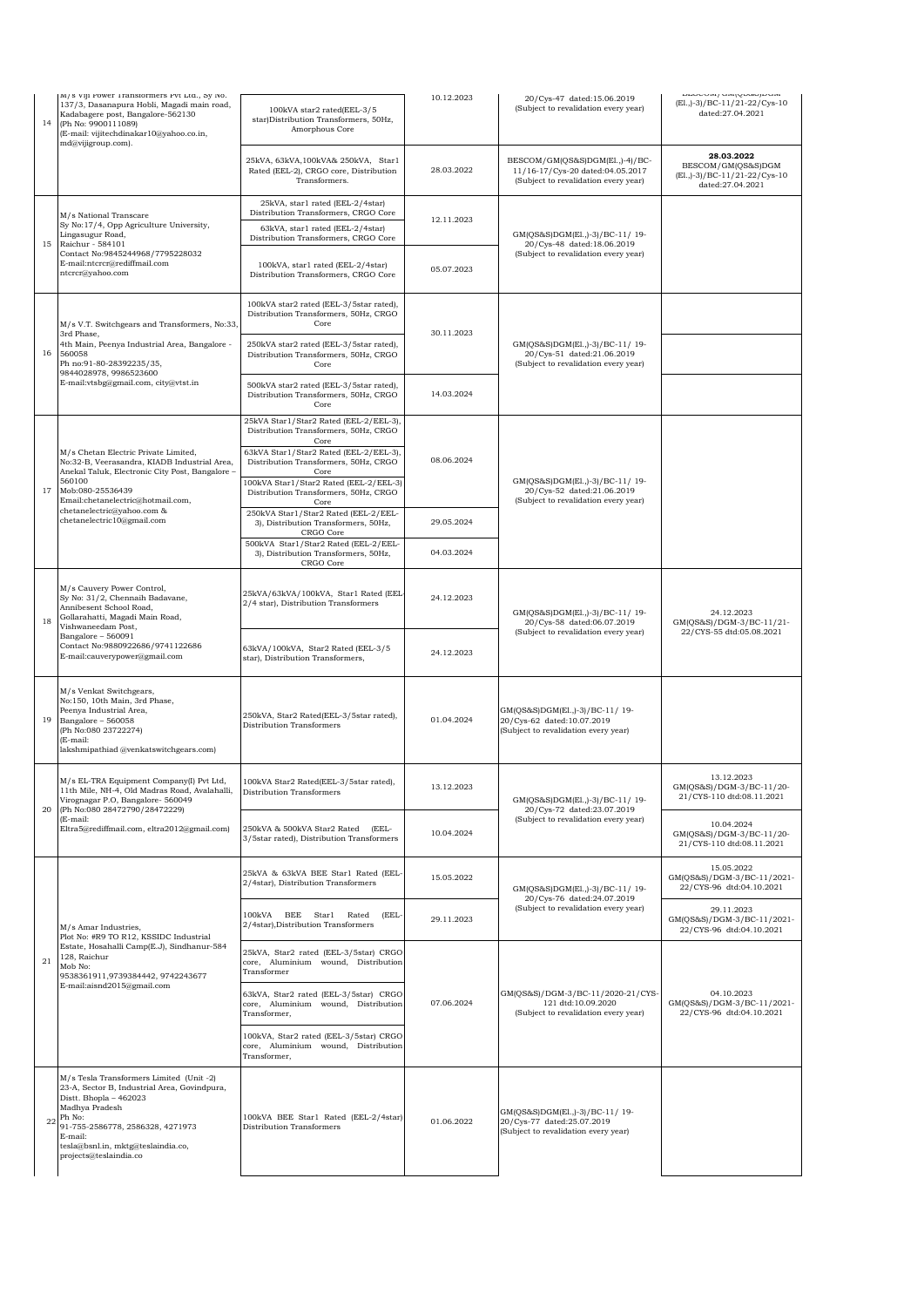|    | M/s B.M.G Transformers                                                                                                                                                                       | 25kVA & 63kVA, Star1 Rated(EEL-2/<br>4star) Distribution Transformers, CRGO<br>Core, Aluminium wound                                                                                                                                                                       | 22.12.2023 |                                                                                                         |                                                                                 |
|----|----------------------------------------------------------------------------------------------------------------------------------------------------------------------------------------------|----------------------------------------------------------------------------------------------------------------------------------------------------------------------------------------------------------------------------------------------------------------------------|------------|---------------------------------------------------------------------------------------------------------|---------------------------------------------------------------------------------|
| 23 | Site No:15&16, Sy No:34/3, Kadabagere<br>Village, Dasanapura Hobli, Bangalore - 562130<br>(Ph No:9448622534/ 9880869024)                                                                     | 100kVA, Star1 Rated<br>$(EEL-2/4star)$<br>Distribution Transformers, CRGO Core,<br>Aluminium wound                                                                                                                                                                         | 27.09.2023 | GM(QS&S)DGM(El.,)-3)/BC-11/19-<br>20/Cys-109 dated:06.09.2019<br>(Subject to revalidation every year)   |                                                                                 |
|    | (E-mail: bmgtransformers@yahoo.com)                                                                                                                                                          | 25kVA,63kVA & 100kVA, Star2 Rated<br>(EEL-3/5star<br>Distribution<br>rated),<br>Transformers, 50Hz, CRGO Core, Copper<br>Wound,                                                                                                                                            | 20.03.2023 |                                                                                                         |                                                                                 |
| 24 | M/s Shri Datta Transformers,<br>No:405, Mudhol Jamkhandi Main Road,<br>Shirol Cross, Shirol, Mudhol Taluk,<br>Dist Bagalkot, Karnataka - 587313<br>Mob: 9886313068, 9538593449               | 25kVA & 63kVA Star1 Rated (EEL<br>2/4star), Distribution Transformers, 50Hz,<br>CRGO Core, Aluminium wound                                                                                                                                                                 | 25.10.2023 | GM(QS&S)DGM(El.,)-3)/BC-11/19-<br>20/Cys-119 dated:23.09.2019<br>(Subject to revalidation every year)   |                                                                                 |
|    |                                                                                                                                                                                              | 100kVA,<br>Star2<br>Rated<br>$(ELL-3/5)$<br>star), Distribution Transformers, 50Hz,<br>CRGO Core, Aluminium wound                                                                                                                                                          | 10.12.2023 |                                                                                                         |                                                                                 |
| 25 | M/s Karthik Electricals,<br>#A195, 4th Cross, Peenya 1st stage, Peenya<br>Industrial Estate, Bangalore - 560058<br>Ph No:<br>9980014892,8884762 574                                          | 25kVA, 63kVA & 100kVA Star1 Rated<br>(EEL-2/4star) Distribution Transformers.<br>CRGO Core, Aluminium wound                                                                                                                                                                | 13.06.2023 | GM(QS&S)DGM(El.,)-3)/BC-11/19-<br>20/Cys-157 dated:18.11.2019<br>(Subject to revalidation every year)   | 13.06.2023<br>GM(QS&S)DGM(E1.,)-3)/BC-11/<br>2021-22/Cys-125 dated:23.11.2021   |
|    |                                                                                                                                                                                              | 63kVA Star2 Rated (EEL-3/<br>5star)<br>Distribution Transformers, 50Hz, CRGO<br>Core, Aluminium Wound                                                                                                                                                                      | 23.05.2024 |                                                                                                         | 23.05.2024<br>GM(QS&S)DGM(El.,)-3)/BC-11/<br>2021-22/Cys-125 dated:23.11.2021   |
|    | E-mail: karthiktransformers@yahoo.in                                                                                                                                                         | 100kVA Star2 Rated (EEL-3/5 star)<br>Distribution Transformers, 50Hz, CRGO<br>Core, Aluminium Wound                                                                                                                                                                        | 30.04.2024 |                                                                                                         | 30.04.2024<br>GM(QS&S)DGM(E1.,)-3)/BC-11/<br>2021-22/Cys-125 dated:23.11.2021   |
|    | M/s Shree Bhyraveshwara Electrical Works,                                                                                                                                                    | 25kVA, Star1 Rated (EEL-2/4star)<br>Distribution Transformers, CRGO Core,<br>Aluminium wound                                                                                                                                                                               | 25.07.2023 | GM(QS&S)DGM(El.,)-3)/BC-11/19-<br>20/Cys-175 dated: 23.12.2019<br>(Subject to revalidation every year)  | 25.07.2023<br>GM(QS&S)/DGM(El)-3/BC-11/20-<br>21/CYS-272 dtd:04.03.2021         |
| 26 | #M1, Industrial Area, Lokikere Road, Near Bye-<br>pass, Davangere- 577 005.<br>Ph No: 9449683214/9448463453.<br>E-mail: anandm1020@rediff.com/<br>vmnrnataraj99@gmail.com                    | 100kVA, Star2 rated (EEL-3/5star)<br>Distribution Transformer, CRGO core,<br>Aluminium wound                                                                                                                                                                               | 18.11.2024 | GM(QS&S)DGM(El.,)-3)/BC-11/19-<br>20/Cvs-115 dated: 07.09.2020<br>(Subject to revalidation every year)  | 04.03.2023<br>GM(QS&S)/DGM(El)-3/BC-11/20-<br>21/CYS-272 dtd:04.03.2021         |
|    |                                                                                                                                                                                              | 63kVA, Star2 Rated(EEL-3/5star rated),<br>Distribution Transformers, 50Hz, CRGO<br>core, Aluminium Wound                                                                                                                                                                   | 04.03.2022 | GM(QS&S)/DGM(El)-3/BC-11/20-21/<br>CYS-272 dtd:04.03.2021                                               |                                                                                 |
| 27 | M/s Chaitanya Electric Company, No.2,<br>B.M.Shankarappa Estate, Telecom Layout<br>Road, Sunkadakatte, Bangalore - 560091. Ph<br>No:080 23486457,<br>Email:chaitanyaelectric@rediffmail.com. | 25kVA, 63kVA, 100kVA, 250kVA &<br>500kVA BEE star1 rated (EEL-2/4star)<br>Distribution Transformers                                                                                                                                                                        | 12.03.2023 | GM(QS&S)DGM(El.,)-3)/BC-11/17-<br>18/Cys-311 dated: 24.03.2018                                          | 12.03.2023<br>GM(QS&S)DGM(E1.,)-3)/BC-11/20-<br>21/Cys-291 dated: 26.03.2021    |
|    |                                                                                                                                                                                              | 25kVA, 63kVA, 100kVA, 250kVA &<br>500kVA BEE star2 rated (EEL-3/5star)<br>Distribution Transformers                                                                                                                                                                        | 05.02.2023 | (Subject to revalidation every year)                                                                    | 05.02.2023<br>GM(QS&S)DGM(El.,)-3)/BC-11/20-<br>21/Cys-291 dated: 26.03.2021    |
| 28 | M/s. Kalpa Electrikal Pvt Ltd.,<br>No.4413, 149/25, III main road,<br>Industrial town, Rajajinagar,<br>Bangalore - 560010<br>Ph No: 080-23303103, 23356049 & 23405248                        | 200kVA, Star2 Rated (EEL-3/5star rated),<br>Distribution Transformers, 50Hz, CRGO<br>Core, Aluminium Wound,                                                                                                                                                                | 17.7.2024  | GM(QS&S)DGM(El.,)-3)/BC-11/ 19-20/<br>Cys-179 dated: 26.12.2019<br>(Subject to revalidation every year) | 28.10.2023<br>BESCOM/GM(QS&S)/DGM-3/BC-<br>11/2021-22/CYS-112<br>dtd:08.11.2021 |
|    | Email: sales@kalpaelectrikal.com.                                                                                                                                                            | 25kVA, 63kVA & 100kVA, Star2 Rated<br>(EEL-3/5star rated), Distribution<br>Transformers, 50Hz, CRGO<br>core, Aluminium Wound                                                                                                                                               | 01.01.2022 | GM(QS&S)DGM(El.,)-3)/BC-11/20-21/<br>Cys-210 dated: 02.01.2021                                          |                                                                                 |
|    |                                                                                                                                                                                              | 25kVA & 250kVA BEE Star 1 Rated (EEL-<br>2) Distribution Transformers                                                                                                                                                                                                      | 09.02.2022 | GM(QS&S)DGM(El.,)-3)/BC-11/ 17-18                                                                       | 09.02.2022<br>GM(QS&S)DGM(El.,)-3)/BC-11/21-<br>22 Cys-62 dated: 12.08.2021     |
| 29 | M/s Prakash Metal Products, Ayodya Village,<br>Near Kempageri, Karwar Road, Hubli- 580024<br>Ph No: 0836-2303024.<br>E-mail:prakash_pmp@yahoo.co.in                                          | 63kVA & 100kVA BEE Star 1 Rated (EEL<br>2) Distribution Transformers                                                                                                                                                                                                       | 16.06.2022 | Cys-224 dated: 26.12.2017<br>(Subject to revalidation every year)                                       | 16.06.2022<br>GM(QS&S)DGM(El.,)-3)/BC-11/21-<br>22 Cys-62 dated: 12.08.2021     |
|    |                                                                                                                                                                                              | 25kVA, 63kVA & 100kVA Star 2 Rated<br>(EEL-3)Distribution Transformers                                                                                                                                                                                                     | 28.10.2022 | GM(QS&S)DGM(El.,)-3)/BC-11/18-19<br>Cys-23 dated: 18.05.2018<br>(Subject to revalidation every year)    | 28.10.2022<br>GM(QS&S)DGM(El.,)-3)/BC-11/21-<br>22 Cys-62 dated: 12.08.2021     |
|    | M/s S.M. Enterprises,<br>No.4911, M.C. Road, Beside Fire station, Mandya -<br>571402                                                                                                         | 25kVA<br>Star1<br>Rated<br>(EEL-2/4star)<br>CRGO Core<br>Distribution Transformers,<br>Aluminium wound 50Hz, ONAN Cooled,<br>complete with first filling EHV Grade<br>Transformer Oil with all accessories and<br>confirming to latest versions of IS - 1180 & IS<br>2026. | 11.12.2023 | GM(QS&S)DGM(El.,)-3)/BC-11/ 19-20/ Cys-<br>195 dated: 16.01.2020                                        |                                                                                 |
| 30 | (Ph No:<br>9900111081 08232-297029)<br>E-mail: smemdy@gmail.com                                                                                                                              | 63kVA & 100kVA Star1 Rated (EEL-2/4star)<br>Distribution Transformers, CRGO Core,<br>Aluminium wound 50Hz, ONAN Cooled,<br>complete with first filling EHV Grade<br>Transformer Oil with all accessories and<br>confirming to latest versions of IS - 1180 & IS<br>2026.   | 11.03.2024 | (Subject to revalidation every year)                                                                    |                                                                                 |
| 31 | M/s R.V. Transformer manufacturing Co., Shed<br>No: M-5, Industrial Area, Lokikere Road, Davangere<br>577 005                                                                                | 25kVA, 63kVA & 100kVA EEL-2, star1 rated<br>(EEL-2/4star rated) distribution transformer,<br>50Hz, ONAN Cooled, complete with first filling<br>EHV<br>Grade Transformer Oil with all<br>accessories and confirming to latest versions<br>of IS - 1180 & IS - 2026          | 30.05.2022 | GM(QS&S)DGM(El.,)-3)/BC-11/ 17-18/Cys-<br>107 dated: 17.08.2017<br>(Subject to revalidation every year) | 30.05.2022<br>GM(QS&S)DGM(El.,)-3)/BC-11/20-21/<br>Cys-224 dated: 20.01.2021    |
|    |                                                                                                                                                                                              | 25kVA,<br>Star1<br>Rated(EEL-2/4star)<br>Distribution Transformers, CRGO Core<br>Aluminium wound 50Hz, ONAN Cooled,<br>complete with first filling EHV Grade<br>Transformer Oil with all accessories and<br>confirming to latest versions of IS - 1180 & IS<br>2026.       | 04.04.2024 | GM(QS&S)DGM(El.,)-3)/BC-11/ 19-20/Cys-<br>198 dated: 28.01.2020                                         |                                                                                 |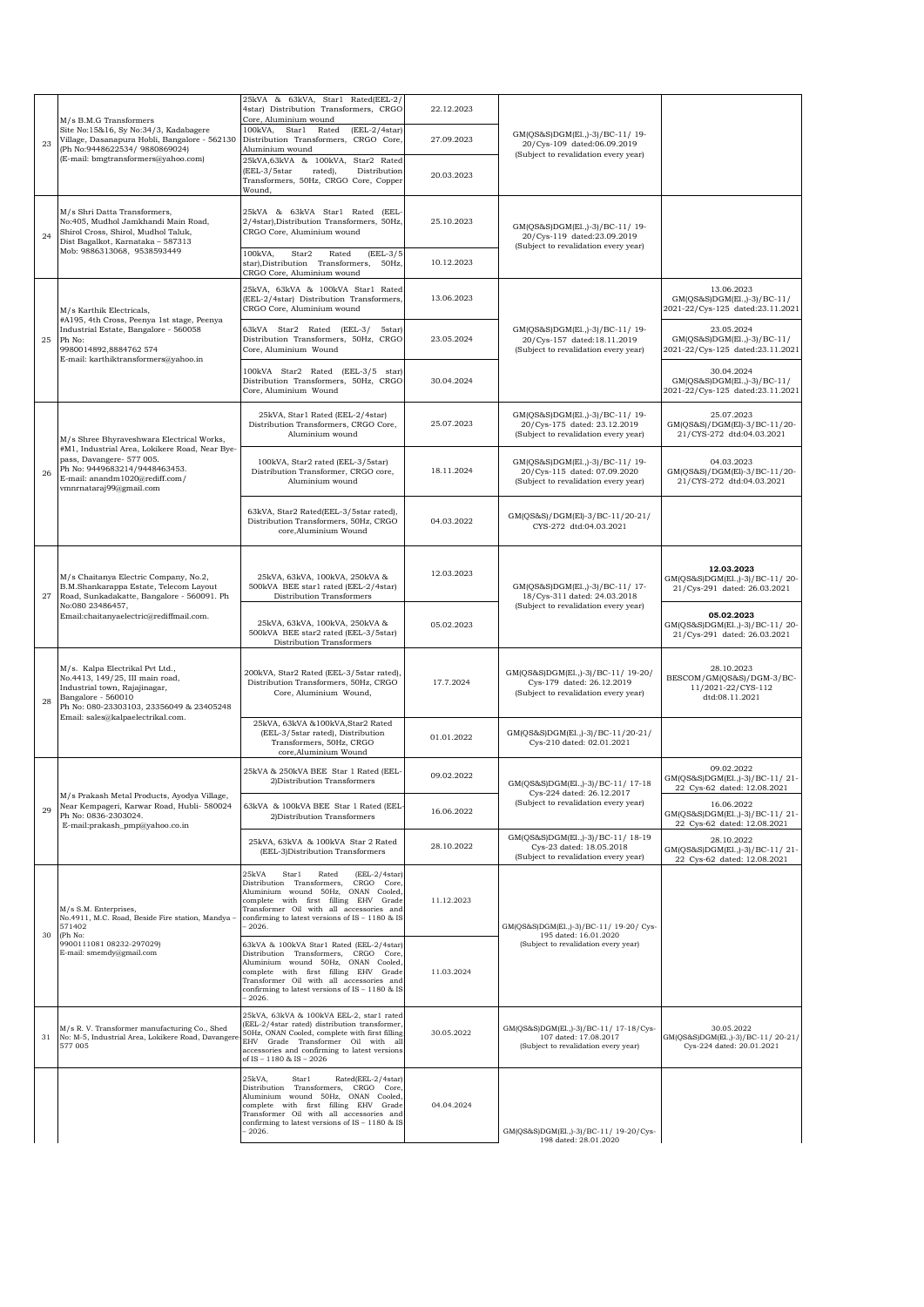|    |                                                                                                                                                                                                                            |                                                                                                                                                                                                                                                                        |                          | (Subject to revalidation every year)                                                                   |                                                                              |
|----|----------------------------------------------------------------------------------------------------------------------------------------------------------------------------------------------------------------------------|------------------------------------------------------------------------------------------------------------------------------------------------------------------------------------------------------------------------------------------------------------------------|--------------------------|--------------------------------------------------------------------------------------------------------|------------------------------------------------------------------------------|
| 32 | M/s Magnitude,<br>#480 B/2, IV Phase,<br>Peenya Industrial Area,<br>Bangalore - 560058                                                                                                                                     | 250kVA, Star2 Rated(EEL-3/5star rated),<br>Distribution Transformers, 50Hz, CRGO Core<br>Aluminium Wound, ONAN Cooled, complete<br>with first filling EHV Grade Transformer Oil<br>with all accessories and confirming to latest<br>versions of IS - 1180 & IS - 2026. | 06.12.2024               |                                                                                                        |                                                                              |
|    | (Ph No: 91 80 41227804)<br>E-mail: magnitudetransformer@gmail.com                                                                                                                                                          | 100kVA,<br>Star2<br>Rated(EEL-3/5star)<br>Distribution Transformers, CRGO Core,<br>Aluminium wound 50Hz, ONAN Cooled,<br>complete with first filling EHV Grade<br>Transformer Oil with all accessories and<br>confirming to latest versions of IS - 1180 & IS<br>2026. | 18.05.2025               | GM(QS&S)DGM(El.,)-3)/BC-11/20-21/Cys-<br>20 dated: 26.05.2020<br>(Subject to revalidation every year)  |                                                                              |
|    |                                                                                                                                                                                                                            | 500kVA.<br>Star2<br>Rated(EEL-3/5star)<br>Distribution Transformers, CRGO Core,<br>Aluminium wound 50Hz, ONAN Cooled,<br>complete with first filling EHV Grade<br>Transformer Oil with all accessories and<br>confirming to latest versions of IS - 1180 & IS<br>2026. | 10.06.2024               | GM(QS&S)DGM(El.,)-3)/BC-11/20-21/Cys-<br>130 dated: 28.09.2020<br>(Subject to revalidation every year) |                                                                              |
|    |                                                                                                                                                                                                                            | 25kVA & 63kVA BEE Star 1 Rated (EEL-2)<br>Al. Wound CRGO core, Distribution<br>Transformers                                                                                                                                                                            | 03.01.2023               | GM(QS&S)DGM(El.,)-3)/BC-11/ 17-18/Cys-<br>271 dated: 20.02.2018 & CYS-319<br>dtd:28.03.2018            | 03.01.2023<br>GM(QS&S)DGM(El.,)-3)/BC-11/20-<br>21/Cys-281 dated: 17.03.2021 |
|    |                                                                                                                                                                                                                            | 100kVA & 250kVA BEE Star 2 Rated (EEL-3)<br>Al Wound CRGO core, Distribution<br>Transformers                                                                                                                                                                           | 14.03.2023               | (Subject to revalidation every year)                                                                   | 14.03.2023<br>GM(QS&S)DGM(El.,)-3)/BC-11/20-<br>21/Cys-281 dated: 17.03.2021 |
|    | M/s Nagashree Enterprises,<br>No;2, Mallayya Industrial Area,                                                                                                                                                              | 100kVA, Star1 Rated(EEL-2/4star) CRGO<br>Core Distribution Transformers                                                                                                                                                                                                | 18.07.2023               |                                                                                                        | 18.07.2023<br>GM(QS&S)DGM(El.,)-3)/BC-11/20-<br>21/Cys-281 dated: 17.03.2021 |
| 33 | Kereguddadadahalli, Chikkababavara Post,<br>Bangalore - 560090,<br>Ph No:9449732909, 9663073059, 9538047909.<br>E-mail:nagashreetrafo@gmail.com                                                                            | 25kVA Star2 Rated(EEL-3/5star rated),<br>CRGO Core Distribution Transformers                                                                                                                                                                                           | 19.12.2024               | GM(QS&S)DGM(El.,)-3)/BC-11/ 19-20/Cys-<br>211 dated: 19.02.2020                                        | 17.03.2023<br>GM(QS&S)DGM(El.,)-3)/BC-11/20-<br>21/Cys-281 dated: 17.03.2021 |
|    |                                                                                                                                                                                                                            | 63kVA Star2 Rated(EEL-3/5star rated),<br>CRGO core Distribution Transformers                                                                                                                                                                                           | 18.07.2023               | (Subject to revalidation every year)                                                                   | 18.07.2023<br>GM(QS&S)DGM(El.,)-3)/BC-11/20-<br>21/Cys-281 dated: 17.03.2021 |
|    |                                                                                                                                                                                                                            | 500kVA Star2 Rated(EEL-3/5star rated),<br>CRGO core Distribution Transformers                                                                                                                                                                                          | 03.12.2024               |                                                                                                        | 17.03.2023<br>GM(QS&S)DGM(El.,)-3)/BC-11/20-<br>21/Cys-281 dated: 17.03.2021 |
| 34 | M/s Excel Power controls & Systems, #53/1,2nd<br>Main, Off Magadi Main Road, Kottigepalya,<br>Bangalore-560091<br>Ph No: 9845332465<br>Email: exceltrafos@gmail.com                                                        | 11kV/433V, 3 Phase-Distribution<br>Transformers, CRGO Core, Al wound,<br>ONAN Cooled, complete with first filling<br>EHV Grade Transformer Oil with all<br>accessories and confirming to latest<br>versions of IS - 1180 & IS - 2026.                                  |                          | GM(QS&S)DGM(El.,)-3)/BC-11/20-21/Cys-02<br>dated: 17.04.2020                                           |                                                                              |
|    |                                                                                                                                                                                                                            |                                                                                                                                                                                                                                                                        |                          |                                                                                                        |                                                                              |
|    |                                                                                                                                                                                                                            | 25kVA, star1 rated (EEL-2/4star rated)                                                                                                                                                                                                                                 | 18.01.2025               | (Subject to revalidation every year)                                                                   |                                                                              |
|    |                                                                                                                                                                                                                            | 100kVA, star1 rated (EEL-2/4star rated)<br>star2 rated (EEL-3/5star rated)                                                                                                                                                                                             | 24.05.2024               |                                                                                                        |                                                                              |
|    |                                                                                                                                                                                                                            | 250kVA, star2 rated (EEL-3/5star rated<br>500kVA, star2 rated (EEL-3/5star rated                                                                                                                                                                                       | 09.11.2024<br>20.02.2025 |                                                                                                        |                                                                              |
|    |                                                                                                                                                                                                                            | 25kVA,63kVA & 100kVA BEE star 1 rated,<br>EEL-2, Distribution Transformers                                                                                                                                                                                             | 03.11.2022               | GM(QS&S)DGM(El.,)-4)/BC-11/ 17-18/Cys-<br>223 dated:26.12.2017<br>(Subject to revalidation every year) | 03.11.2022<br>GM(QS&S)/DGM(El)-3/BC-11/21-<br>22/CYS-48 dtd:29.07.2021       |
| 35 | M/s Raj power Controls, No.116/7 & 117/6,<br>mookambika Temple Road, Machohalli forest gate,<br>Magadi Main road, Bangalore - 560091,<br>Mob;9611146656,9886260538,<br>Email:rajpowers@live.com,<br>rajeshrgowda@gmail.com | 25kVA 63kVA and 100kVA REE star 2 rated<br>EEL-3 Distribution Transformers                                                                                                                                                                                             | 22.01.2023               | GM(QS&S)DGM(El.,)-4)/BC-11/ 17-18/Cys-<br>285 dated:12.03.2018<br>(Subject to revalidation every year) | 22.01.2023<br>GM(QS&S)/DGM(El)-3/BC-11/21-<br>22/CYS-48 dtd:29.07.2021       |
|    |                                                                                                                                                                                                                            | 250kVA, star2 rated (EEL-3/5star rated                                                                                                                                                                                                                                 | 06.01.2025               |                                                                                                        |                                                                              |
|    |                                                                                                                                                                                                                            | 500kVA, star2 rated (EEL-3/5star rated                                                                                                                                                                                                                                 | 07.11.2024               | GM(QS&S)/DGM(El)-3/BC-11/20-21/CYS-13<br>dtd:12.05.2020<br>(Subject to revalidation every year)        | 29.07.2023<br>GM(QS&S)/DGM(El)-3/BC-11/21-<br>22/CYS-48 dtd:29.07.2021       |
|    |                                                                                                                                                                                                                            | 25kVA star1 rated (EEL-2/4star), Distribution                                                                                                                                                                                                                          |                          |                                                                                                        |                                                                              |
|    |                                                                                                                                                                                                                            | Transformers, CRGO core,<br>25kVA star2 rated (EEL-3/5star), Distribution                                                                                                                                                                                              | 16.06.2022               |                                                                                                        |                                                                              |
|    | M/s Jain Electrical Industry, Behind Bharat                                                                                                                                                                                | Transformers, CRGO core,<br>63kVA star1 rated (EEL-2/4star), Distribution                                                                                                                                                                                              | 07.12.2022               |                                                                                                        |                                                                              |
| 36 | petroleum pump, sindhagi Road, Indi- 586 209<br>Ph No: 9448129016/9980646616/9620116109.                                                                                                                                   | Transformers, CRGO core,<br>63kVA star2 rated (EEL-3/5star), Distribution                                                                                                                                                                                              | 16.06.2022               | GM(QS&S)DGM(El.,)-3)/BC-11/18-19/<br>CYS-103 dtd: 27.09.2018.                                          | 29.05.2021<br>GM(QS&S)/DGM(El)-3/BC-11/20-                                   |
|    | E-mail:anant.jain@jainpower.com                                                                                                                                                                                            | Transformers, CRGO core,<br>100kVA<br>star1<br>$(EEL-2/4star)$<br>rated                                                                                                                                                                                                | 07.12.2022               | (Subject to revalidation every year)                                                                   | 21/CYS-24 dtd:29.05.2020                                                     |
|    |                                                                                                                                                                                                                            | Distribution Transformers, CRGO core,<br>100kVA<br>$(EEL-3/5star)$<br>star2<br>rated                                                                                                                                                                                   | 16.06.2022               |                                                                                                        |                                                                              |
|    |                                                                                                                                                                                                                            | Distribution Transformers, CRGO core,                                                                                                                                                                                                                                  | 07.12.2022               |                                                                                                        |                                                                              |
| 37 | M/s Nandadeepa Power Controls,<br>No:30, Kachohalli Industrial Area, Dasanapura<br>Hobali, Bangalore - 562123<br>(Ph No: 9066619819)                                                                                       | 25kVA Star1 Rated (EEL-2/4star) Distribution<br>Transformers, CRGO Core, Aluminium wound                                                                                                                                                                               | 07.09.2023               | GM(QS&S)DGM(El.,)-3)/BC-11/20-21/Cys-29<br>dated: 30.05.2020                                           |                                                                              |
|    | (E-mail: npctransformer@gmail.com,<br>ganpathdewasi2013@gmail.com)                                                                                                                                                         | 100kVA, Star2 Rated (EEL-3/5star rated),<br>Distribution Transformers, , CRGO Core, Copper<br>Wound,                                                                                                                                                                   | 11.01.2025               | (Subject to revalidation every year)                                                                   |                                                                              |
|    |                                                                                                                                                                                                                            | 25kVA, 63kVA, 100kVA, 250kVA & 500kVA<br>star1 rated, EEL-2, Distribution Transformers                                                                                                                                                                                 | 06.07.2022               |                                                                                                        | 06.07.2022<br>GM(QS&S)DGM(El.,)-3)/BC-11/21-<br>22/Cys-38 dated: 09.07.021   |
| 38 | M/s Vijay Vidyuth Udyog, #10, Survey No: 168/1,<br>Machohalli, Dasanapura Hobli, Magadi Road,<br>Bengaluru -560 091. (Ph no:966345451,<br>9341225120, Email:info@vijayvidyuth.com)                                         | 250kVA, star2 EEL-3, Al wound, CRGO core<br>Distribution Transformers                                                                                                                                                                                                  | 16.01.2022               | GM(QS&S)DGM(El.,)-4)/BC-11/ 17-18/Cys-304<br>dated: 26.03.2018<br>(Subject to revalidation every year) | 16.01.2022<br>GM(QS&S)DGM(El.,)-3)/BC-11/21-<br>22/Cys-38 dated: 09.07.021   |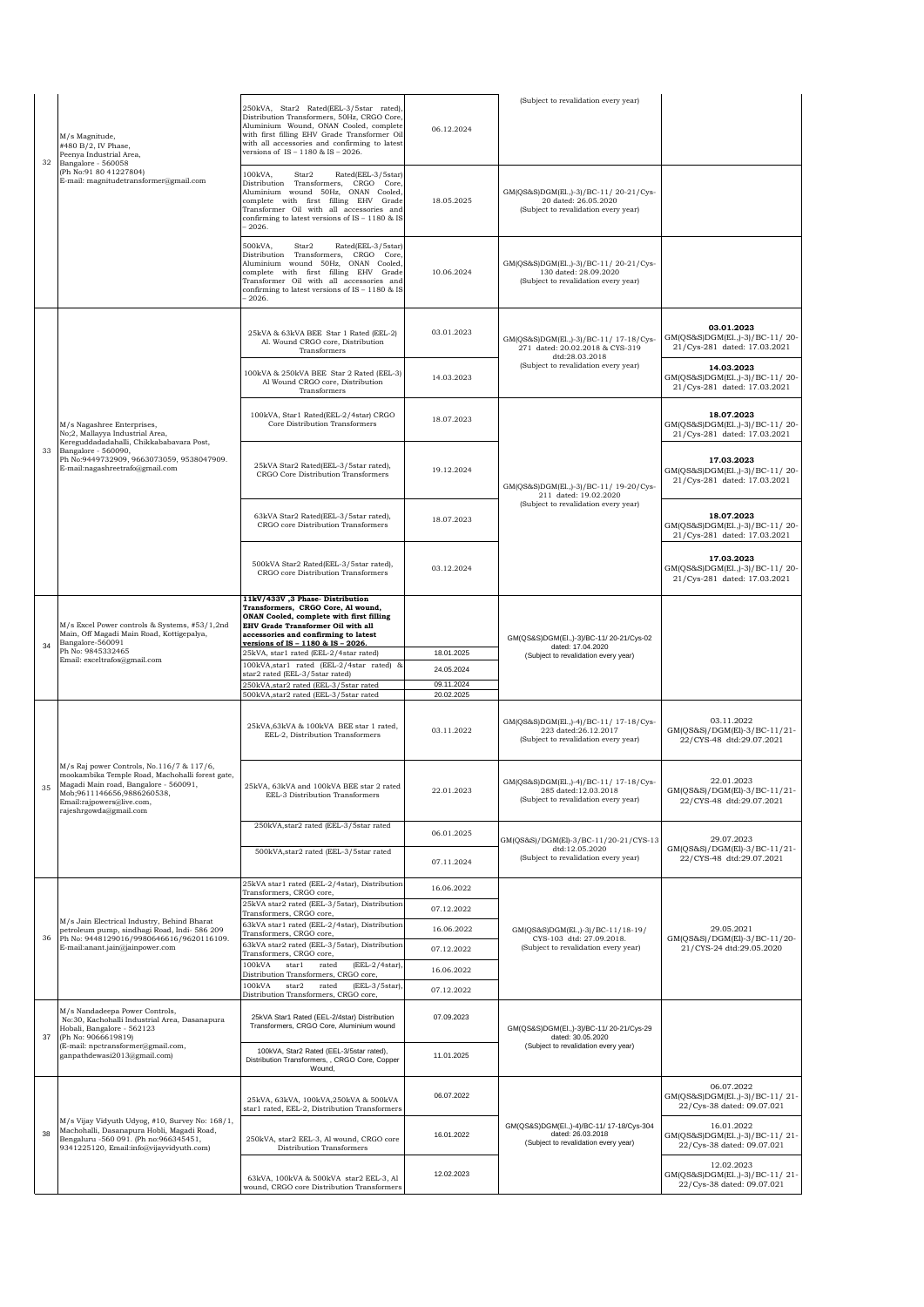|    | M/s Danish Private Limited.,<br>F-679-680, G-694,                                                                                                                                                                                                                 | 250kVA Star2 Rated(EEL-3/5star rated),<br>CRGO Core, Aluminium/Copper wound<br>Distribution Transformers,                                                                                                                                                                   | 12.12.2021 | GM(QS&S)DGM(El.,)-3)/BC-11/20-21/Cys-<br>57 dated: 09.07.2020                                                                                  |                                                                              |
|----|-------------------------------------------------------------------------------------------------------------------------------------------------------------------------------------------------------------------------------------------------------------------|-----------------------------------------------------------------------------------------------------------------------------------------------------------------------------------------------------------------------------------------------------------------------------|------------|------------------------------------------------------------------------------------------------------------------------------------------------|------------------------------------------------------------------------------|
| 39 | Sitapur Industrial Area, Jaipur - 302022.<br>Mob:8947822222<br>E-mail: info@danish.co.in                                                                                                                                                                          | 500kVA Star2 Rated(EEL-3/5star rated),<br>CRGO Core, Aluminium/Copper Wound<br>Distribution Transformers,,                                                                                                                                                                  | 17.12.2024 | (Subject to revalidation every year)<br>GM(QS&S)DGM(El.,)-3)/BC-11/20-21/Cys-<br>170 dated: 13.11.2020<br>(Subject to revalidation every year) |                                                                              |
|    |                                                                                                                                                                                                                                                                   | 1000kVA Star2 Rated(EEL-3/5star rated)<br>CRGO Core , Copper Wound Distribution<br>Transformers                                                                                                                                                                             | 17.12.2024 |                                                                                                                                                |                                                                              |
| 40 | M/s Voltech Manufacturing Company Limited.,<br>Sy No: 212/1,212/2,213/3, Pillaipakkam Village,<br>Sriperumputhur Taluk, Kanchipuram-602105)<br>(E- mail: transformers@voltechgroup.com)<br>(Ph No: 91-44-27107288)                                                | 250kVA, Star2 Rated(EEL-3/5star rated), CRGO<br>Core, Copper Wound, Distribution Transformers,                                                                                                                                                                              | 18.03.2024 | GM(QS&S)DGM(El.,)-3)/BC-11/20-21/Cys-63<br>dated: 30.07.2020<br>(Subject to revalidation every year)                                           | 18.03.2024<br>GM(QS&S)DGM(El.,)-3)/BC-11/21-<br>22/Cys-88 dated: 22.09.2021  |
|    |                                                                                                                                                                                                                                                                   | 250kVA, BEE star1 rated (4Star/EEL-2)<br>Distribution Transformers                                                                                                                                                                                                          | 27.01.2022 | GM(QS&S)DGM(El.,)-4)/BC-11/17-18/Cys-85<br>dated: 28.07.2017<br>(Subject to revalidation every year)                                           | 27.01.2022<br>GM(QS&S)DGM(El.,)-3)/BC-11/21-<br>22/Cys-88 dated: 22.09.2021  |
|    |                                                                                                                                                                                                                                                                   | 500kVA, BEE star2 rated (EEL-3/5 Star<br>rated) Distribution Transformers, CRGO core                                                                                                                                                                                        | 04.06.2023 | GM(QS&S)DGM(El.,)-3)/BC-11/17-18/Cys-85<br>dated: 28.07.2018<br>(Subject to revalidation every year)                                           | 04.06.2023<br>GM(QS&S)DGM(El.,)-3)/BC-11/21-<br>22/Cys-88 dated: 22.09.2021  |
| 41 | M/s Unipower Technical Services and Consultancy<br>Pvt Ltd., #47/2, Kachohalli Village, Dasanpura<br>Hobli, Magadi Main Road, Bengaluru-590091<br>Ph No: 9742387774<br>Email:marketing@unipts.com/<br>contact@unipts.com.                                         | 200kVA, Star2 Rated (EEL-3/5star rated),<br>50Hz, CRGO Core, Aluminium Wound,<br>Distribution Transformers                                                                                                                                                                  | 09.09.2024 | GM(QS&S)DGM(El.,)-3)/BC-11/20-21/Cys-<br>70 dated: 11.08.2020<br>(Subject to revalidation every year)                                          |                                                                              |
| 42 | M/s Unimag Power Transformer Pvt Ltd., 26/A, II<br>phase, Peenya Industrial Area,<br>Bengaluru-560 058 (Ph No:8028396184, E-<br>mail:contact@umpt.in)                                                                                                             | 500kVA star2 rated (EEL-3/5 star),<br>Distribution Transformers, CRGO core,                                                                                                                                                                                                 | 27.07.2023 | GM(QS&S)DGM(El.,)-3)/BC-11/ 18-19/Cys-<br>112 dated: 09.10.2018<br>(Subject to revalidation every year)                                        | 14.08.2021<br>GM(QS&S)DGM(El.,)-3)/BC-11/20-<br>21/Cys-86 dated: 17.08.2020  |
|    | M/s Ohm Sree Manikanta Electricals, No: 23, 3rd<br>'a' cross, TTP Colony, Nelagadaranahalli,                                                                                                                                                                      | 100kVA, BEE star2 rated (EEL-3/5 Star<br>rated) Distribution Transformers, Amorphous<br>core                                                                                                                                                                                | 28.06.2023 | GM(QS&S)DGM(El.,)-4)/BC-11/ 17-18/Cvs-<br>123 dated:31.10.2018<br>(Subject to revalidation every year)                                         | 27.08.2021<br>GM(QS&S)DGM(E1.,)-3)/BC-11/20-<br>21/Cys-98 dated: 28.08.2020  |
| 43 | Nagasandra Post, Bangalore - 560073 (Factory<br>Unit: Sy. No:111/2, Site No 1 & 2, Gangondanahalli<br>village, Near Nice Road Bridge, Lakshmipura Post,                                                                                                           | 250kVA, Star2 rated (EEL-3/5star)<br>Distribution Transformer, CRGO core,<br>Aluminium wound                                                                                                                                                                                | 04.12.2024 | GM(QS&S)DGM(El.,)-3)/BC-11/20-21/Cys-                                                                                                          |                                                                              |
|    | Bangalore North Taluk, Bangalore - 562123) (Ph<br>No: 0808-22792936, 080-2272445)<br>(E-mail: Transformers@osmec.co.in)                                                                                                                                           | 500kVA, Star2 rated (EEL-3/5star)<br>Distribution Transformer, CRGO core, Copper<br>wound                                                                                                                                                                                   | 10.01.2024 | 99 dated: 28.08.2020<br>(Subject to revalidation every year)                                                                                   |                                                                              |
|    | M/s S.M. Enterprises.<br>(TM AND OD),<br>No.4911, Beside Fire station, M.C.Road, Mandya -<br>571402<br>Ph No. 9900111081,<br>08232-297029<br>Email: smemdy@gmail.com                                                                                              | 100kVA Star2 Rated(EEL-3/5star rated),<br>Distribution Transformers CRGO Core,<br>Aluminium Wound                                                                                                                                                                           | 25.11.2024 | GM(QS&S)DGM(El.,)-3)/BC-11/20-21/Cvs-<br>116 dated: 07.09.2020<br>(Subject to revalidation every year)                                         |                                                                              |
| 44 |                                                                                                                                                                                                                                                                   | 250kVA Star2 Rated(EEL-3/5star rated),<br>Distribution Transformers, CRGO Core,<br>Aluminium Wound                                                                                                                                                                          | 09.12.2024 |                                                                                                                                                |                                                                              |
|    |                                                                                                                                                                                                                                                                   | 500kVA Star2 Rated(EEL-3/5star rated),<br>Distribution Transformers, CRGO Core,<br>Aluminium Wound                                                                                                                                                                          | 11.01.2025 |                                                                                                                                                |                                                                              |
| 45 | M/s Kerala Electrical and Allied Engineering Co.<br>Ltd.<br>7th Floor, Housing board Office Complex,<br>Panampilly Nagar, Kochi - 682036<br>(Factory Unit: Mamala P.O. Ernakulam Dist, Kochi<br>682305, Kerala)<br>Ph No: 2310012/13/14<br>E-mail: info@kel.co.in | 25kVA, 63kVA, 100kVA, 200kVA, 250kVA &<br>500kVA Star1 Rated (EEL-2/4 star<br>rated)Distribution Transformers, CRGO Core,<br>Aluminium wound                                                                                                                                | 23.12.2021 | GM(QS&S)DGM(El.,)-3)/BC-11/20-21/Cvs-<br>202 dated: 23.12.2020                                                                                 |                                                                              |
| 46 | M/s Power Tech Transformers,<br>No.32, Indiranagar, Near RNS Paints, Nagasandra<br>Post, Doddabiderakallu, Bangalore - 560073<br>Ph No:96630220273/9886020326<br>E-mail:Powertech.vinod@gmail.com                                                                 | 100kVA Star2 Rated(EEL-3/5star rated),<br>Distribution Transformers, 50Hz, CRGO Core,<br>Aluminium Wound, ONAN Cooled, complete<br>with first filling EHV Grade Transformer Oil<br>with all accessories and confirming to latest<br>versions of $IS - 1180$ & $IS - 2026$ . | 29.12.2021 | GM(QS&S)DGM(El.,)-3)/BC-11/20-21/Cys-<br>206 dated:29.12.2020                                                                                  |                                                                              |
|    | M/s Sri Sairam Power Controls<br>#1/4, Lakshamaiah Industrial Layout, Abbigere<br>Village Bengaluru-560090                                                                                                                                                        | 25kVA, Star1 Rated(EEL-2/4star)<br>Distribution Transformers, CRGO Core,<br>Aluminium wound                                                                                                                                                                                 |            |                                                                                                                                                |                                                                              |
| 47 | Ph NO:91-080-23253811/<br>E-mail: info@sairampowercontrols.com/<br>sairampower@gmail.com                                                                                                                                                                          | 200kVA & 500kVA Star2 Rated(EEL-3/ 5star<br>rated), Distribution Transformers, 50Hz,<br>CRGO Core, Aluminium Wound,                                                                                                                                                         | 02.01.2022 | GM(QS&S)DGM(El.,)-3)/BC-11/20-21/Cys-<br>211 dated: 02.01.2021                                                                                 |                                                                              |
|    | M/s SLV Transformer.<br>Ground floor, Sy No.124, Near Abhaya School,                                                                                                                                                                                              | 100kVA, Star2Rated (EEL-3/5star rated)<br>Distribution Transformers, CRGO Core,<br>Aluminium wound                                                                                                                                                                          | 05.03.2022 |                                                                                                                                                |                                                                              |
| 48 | Jangalpalya Village, Jigani Hobli Anekal Taluk,<br>Banglore - 560083<br>Ph No:9686661992/9448369932<br>E-mail: slvtransformer20@gmail.com                                                                                                                         | 25kVA, Star1Rated (EEL-2/4star rated)<br>Distribution Transformers, 50Hz, CRGO Core,<br>Aluminium Wound<br>250kVA Star2 Rated(EEL-3/5star rated),<br>Distribution Transformers, 50Hz, CRGO Core,<br>Aluminium Wound, ONAN Cooled                                            | 12.08.2022 | GM(QS&S)DGM(El.,)-3)/BC-11/21-22/Cys-<br>61 dated: 11.08.2021                                                                                  |                                                                              |
|    |                                                                                                                                                                                                                                                                   | 25kVA, 63kVA & 100kVA star1 rated(EEL-<br>2/4star), Distribution Transformers, CRGO<br>core                                                                                                                                                                                 | 27.03.2023 |                                                                                                                                                | 27.03.2023<br>GM(QS&S)DGM(El.,)-3)/BC-11/20-<br>21/Cys-290 dated: 25.03.2021 |
| 49 | M/s J.M. Electrical Works, Sy No:224/C/3,<br>Holagundi road, Near by JSS college,<br>Huvinahadagali Town and Taluk, Ballari Ph<br>No:9902371432 E-mail:dileepjmew@gmail.com                                                                                       | 25kVA & 63kVA star2 rated(EEL-3/5star),<br>Distribution Transformers, CRGO core                                                                                                                                                                                             | 03.04.2023 | GM(QS&S)DGM(El.,)-3)/BC-11/ 18-19/Cvs-<br>133 dated: 13.11.2018                                                                                | 03.04.2023<br>GM(QS&S)DGM(El.,)-3)/BC-11/20-<br>21/Cys-290 dated: 25.03.2021 |
|    |                                                                                                                                                                                                                                                                   | 100kVA star2 rated (EEL-<br>3/5star), Distribution Transformers, CRGO<br>core                                                                                                                                                                                               | 23.08.2023 |                                                                                                                                                | 23.08.2023<br>GM(QS&S)DGM(E1.,)-3)/BC-11/20-<br>21/Cys-290 dated: 25.03.2021 |